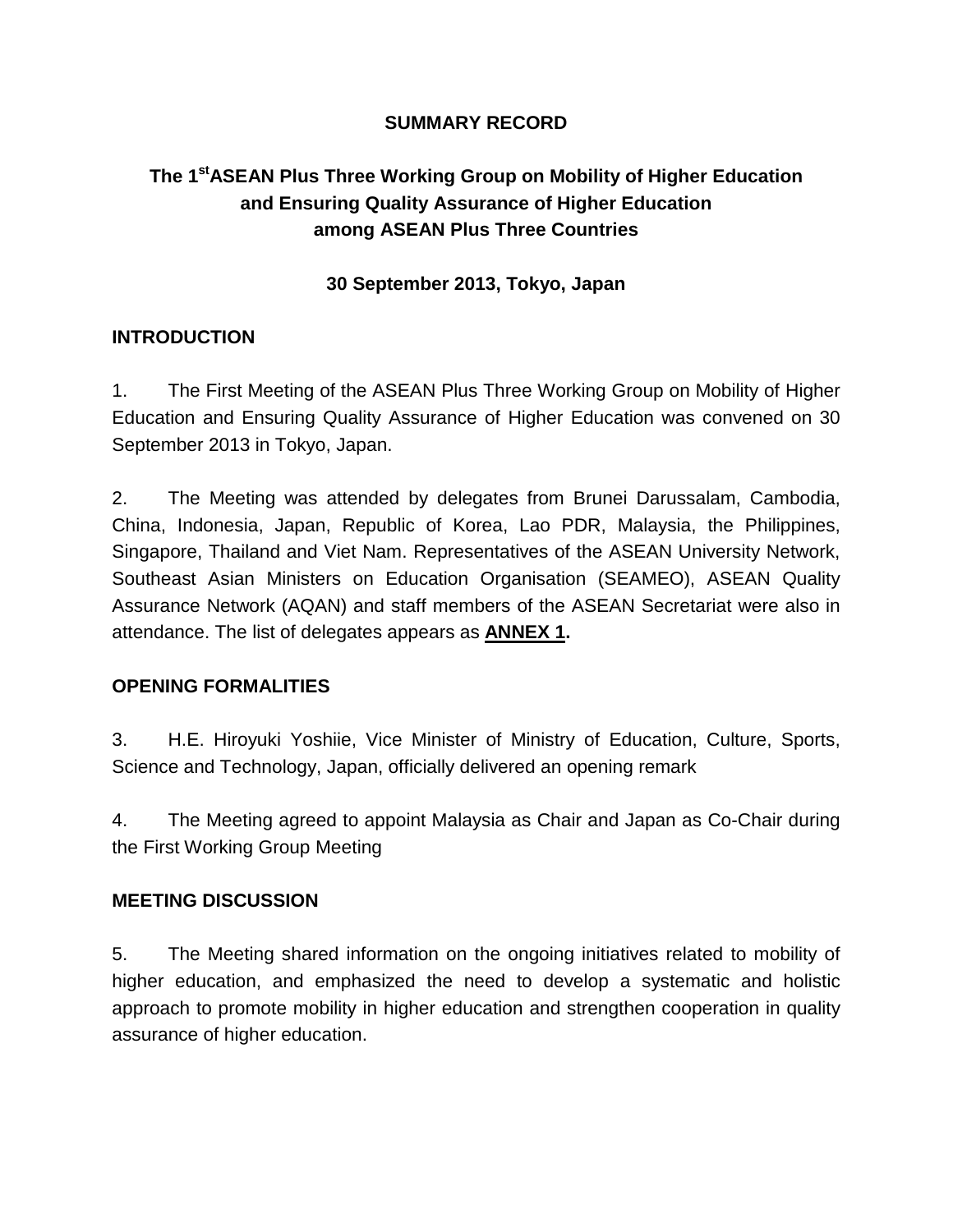6. The Meeting further exchanged ideas to strengthen and facilitate policy dialogues, coordination, collaboration and promotion of mobility and quality assurance of higher education amongst ASEAN Plus Three countries.

7. The Meeting discussed the future directions of the Working Group, including (1) to develop "ASEAN Plus Three guidelines for promotion of student exchange with quality assurance" (hereafter "student exchange guidelines") by 2017 and (2) to facilitate a setting in 2014where quality assurance agencies and as needed, government officials from ASEAN Plus Three countries will meet on a regular basis. The Future Direction appears as **ANNEX 2**.

8. Regarding the first direction, the Meeting exchanged views on the following issues:

- The guidelines should be drafted in consideration of the development and diversity of the higher education systems in ASEAN Plus Three countries.
- The content of the guidelines needs to be further discussed among the member countries with reference to the existing related guidelines.
- Each member country needs to be given flexibility in terms of timing to implement the guidelines depending on the national context.
- The schedule for the development of student exchange guidelines needs to be confirmed shortly as it is expected to be presented at the ASEAN Plus Three Education Ministers Meeting for the realization and implementation.

9. As for the second direction of the proposal, the Meeting agreed that AQAN will initiate to set up an "ASEAN Plus Three Quality Assurance Expert Meeting (tentative)". The Meeting noted the suggestion of AQAN that the future direction will be discussed at the AQAN Meeting in October 2013.

10. Regarding the Fund for the Working Group Meeting, the Meeting noted that the ASEAN Secretariat will examine the possibility of applying for ASEAN Plus Three Cooperation fund or ASEAN Plus One fund for the Working Group's initiatives.

11. The Meeting agreed that the result of the discussion of the Working Group will be summarized in an annual report, which will be submitted to the next annual SOM-ED Plus Three Meeting.